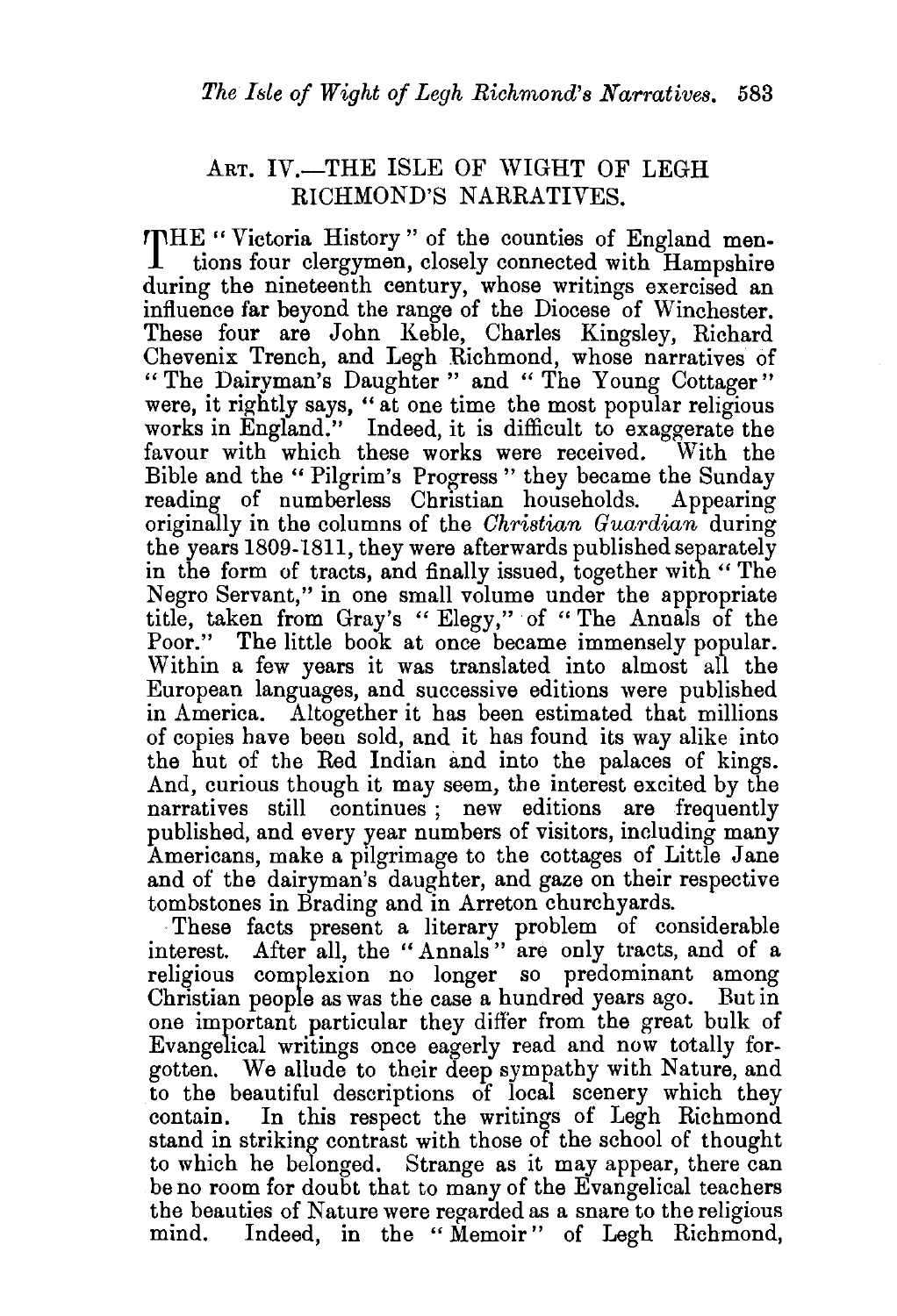published in 1833, the editor thinks it necessary to warn his readers against this appreciation of Nature so conspicuous in the "Annals." He writes in the preface: "Delightful as was the use which Mr. Richmond made of the beauties of Nature, the present editor would still remark that delight in those beauties may be a snare and temptation to the mind. The line between lawful pleasure in created things as leading us to God and joy in them for themselves is difficult to discern." Yet there can be no reasonable doubt that the " Annals " owe their popularity, and hence their usefulness, to this very feature which has been regarded with suspicion by many good people. This recognition of " delightful scenery" is the secret which separates the writings of Legh Richmond from those of contemporary Evangelicals whose works are now buried in oblivion.

For some eight years only did Legh Richmond reside in the Isle of Wight, but short though his ministry was, it left an abiding impression on the neighbourhood. Every detail of his work is now regarded with interest, and the spots connected with his narratives are sacred ground. It was in the year 1797 that he was ordained to the curacy of Brading, which at that time included within its bounds what were then the obscure fishing hamlets of Bembridge and Sandown. He also had charge of the small parish of Yaverland, with its beautiful little Norman church delightfully situated on rising ground about two miles distant. His Vicar, one Miles Bopple, being after the manner of the age non-resident, the curate took up his abode in the old Vicarage, a small and inconvenient house which has been since pulled down. A print of it, however, hangs in the vestry of the parish church, and is eagerly scanned by visitors as the house in which " The Annals of the Poor " was written. *A* companion picture shows the interior of the church as it was before restoration<br>in 1864. There is the eighteenth-century "three-decker" There is the eighteenth-century " three-decker" -now rightly removed-from which Legh Richmond delivered his gospel to the poor. An unsightly gallery will be noticed stretching across the west end of the building. The Early English nave is crowded with high-backed square pews, and the Oglander chapel is boarded up. In this chapel, now beautifully restored, are piously preserved the Communion chair and the Church Office-Book which Legh Richmond used, and within the chancel rails will be noticed the small font which in his time stood in the church, and at which he baptized the village children.

A tablet has lately been placed on the south wall of the church by the grandchildren of Legh Richmond, to commemorate his ministry at Brading ; and it is worth remarking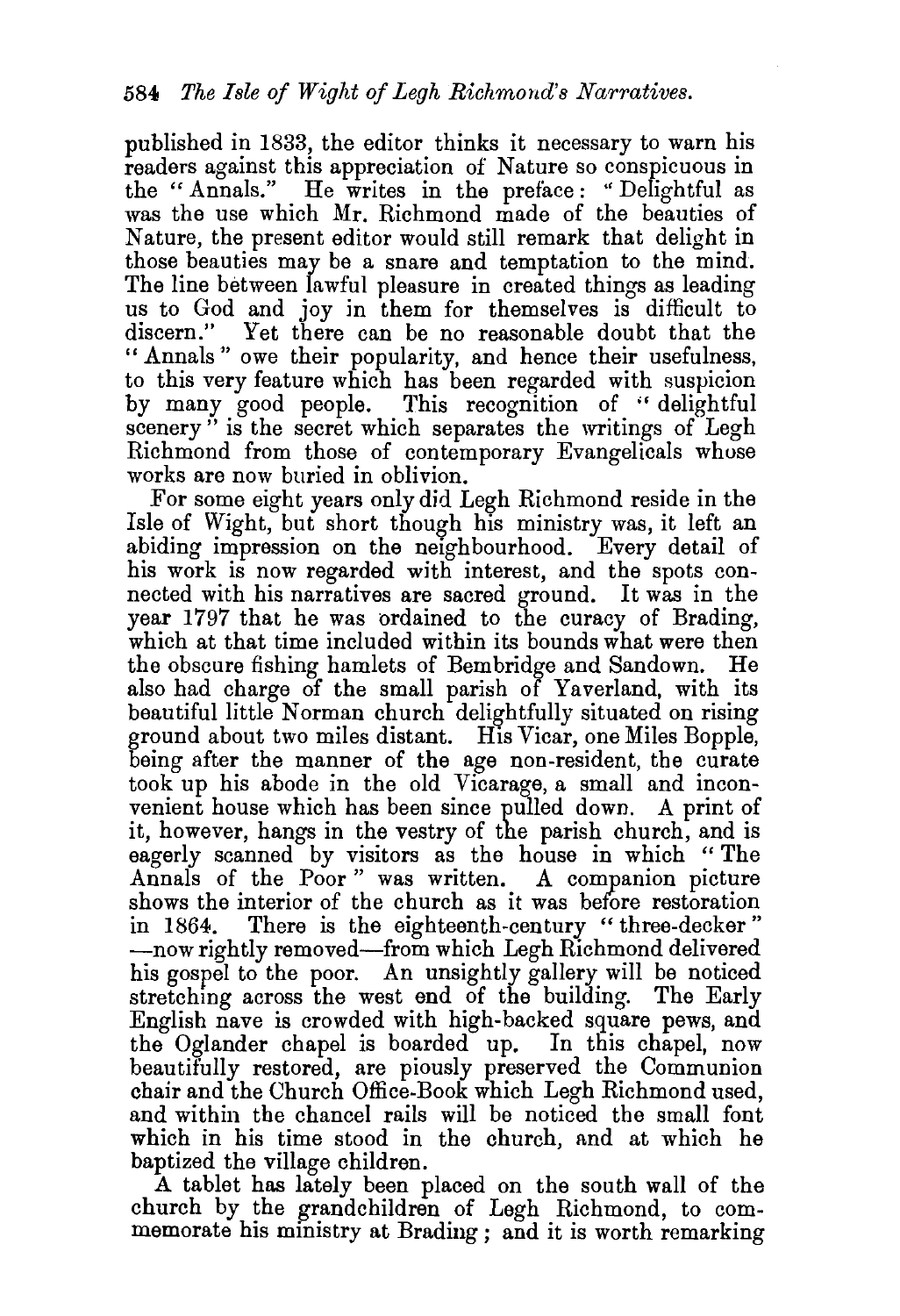that the inscription, after duly mentioning his Christian virtues, speaks of " his graceful descriptions of the beautiful scenery of the Isle of Wight." These descriptions are chiefly confined to the corner of the island in which his ministry was<br>cast. The "Annals" contain no mention of the romantic The "Annals" contain no mention of the romantic scenery of the Undercliff, nor of the magnificent chalk cliffs of Freshwater. The beauties of Bonchurch are not alluded to, nor the quiet charm of the old village of Shanklin. But every detail of the country around Brading was familiar to our author, and finds expression in his writings. Little Jane's cottage is situated in the village itself, and the lane past it leads to Ashey Down, which he named his "Mount of Contemplation." The picturesque approach to the church of Yaverland, where he learnt to preach extempore, is more than once noticed, and the fine old Jacobean mansion close to the churchyard. Brading Harbour and the view from the Culver cliffs are graphically described; and in "The Dairyman's Daughter" we are introduced to the neighbouring village of Arreton, and to the pleasant country beneath the south slope of Ashey Down.

There have been many changes in the Island since the time of Legh Richmond. Steamboats and railways have rendered it easy of access, and considerable towns now flourish where only n few fishermen's huts were to be seen at the close of the eighteenth century. In those days, so we learn from John Wilkes of "North Briton" fame, who had a little "villakin" in 8andham Bay, it not infrequently took two hours to cross the Solent from Portsmouth to Ryde. The latter place was then a hamlet within the bounds of the parish of Newchurch. The towns of Ventnor and Sandown did not exist. Shanklin, and Bonchurch together contained only thirty-two houses. Bembridge, now a flourishing little seaside resort, consisted of a cluster of cottages at the entrance of the haven, which then stretched for three miles, almost as far as Brading church. But in spite of the railways which now traverse the island in every direction, and the vast upgrowth of towns consequent upon the increase of population, the beauty of the landscape is but little impaired. Now, as when Legh Richmond reclined upon the turf beneath the "triangular pyramid" on Ashey Down, a delightful panorama meets the eye from that "lovely mount of observation." To the north "the sea appears like a noble river," with the distant towns of Gosport and Portsmouth on the opposite shore and the Portsdown hills beyond. Eastward is " the open ocean bounded only by the horizon." Southward, now as then, a rich and fruitful valley lies immediately beneath. " A fine range of opposite hills, covered with grazing flocks, terminate with a bold sweep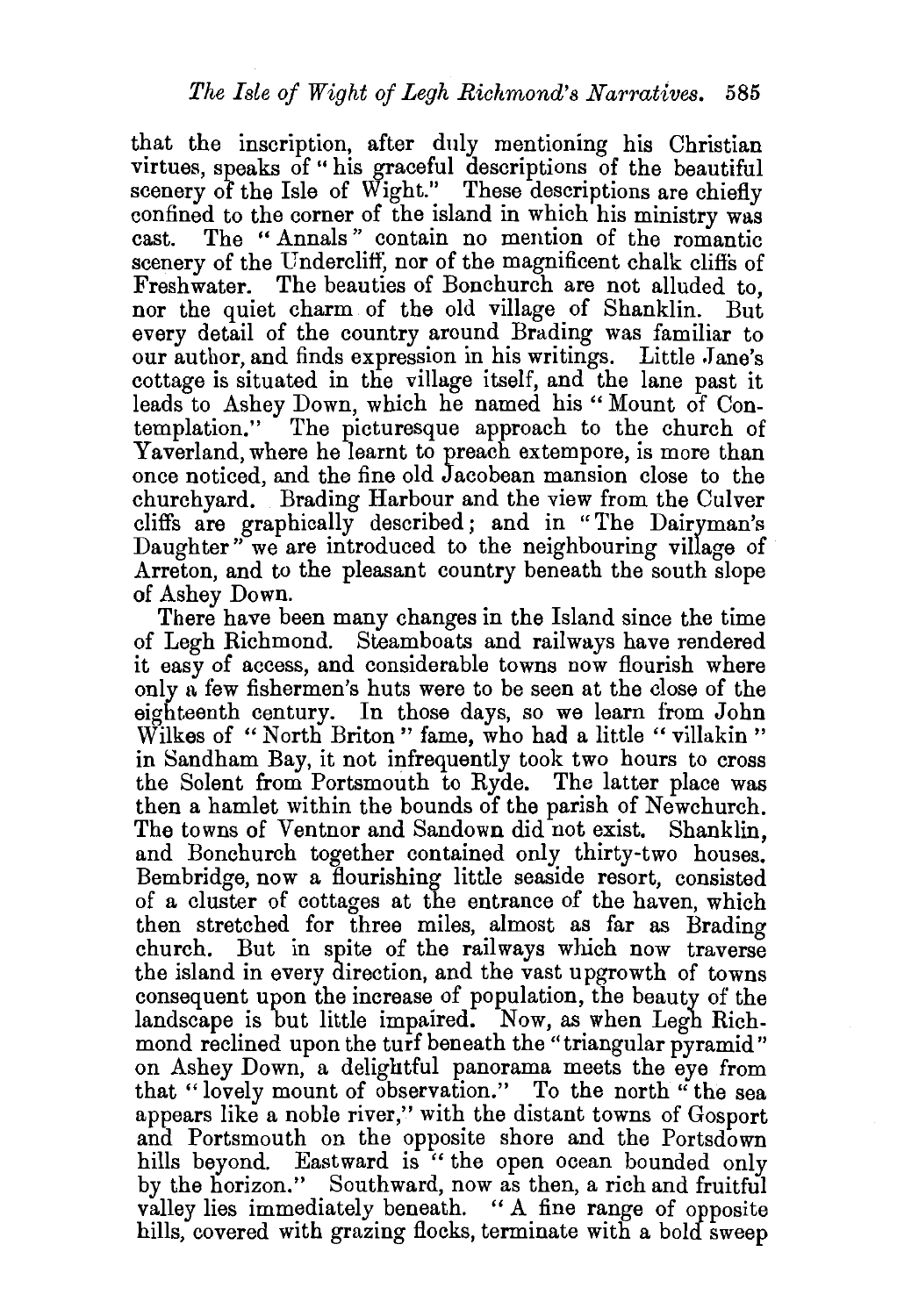into the ocean, whose blue waves appear at a distance beyond. Several villages, hamlets, and churches are scattered in the valley. The noble mansions of the rich and the lowly cottages of the poor add their respective features to the landscape." The parish church of Godshill is seen crowning a little eminence which rises out of the valley; while to the south-west, some ten miles away, is dimly discerned the remains of an ancient chantry, once occupied by a solitary hermit, on the summit of St. Catherine's Down.

Little Jane's cottage, which is annually visited by large numbers of persons, is still in the same condition as when she died there in the summer of 1799. For many years it has been owned by a pious and cultured lady who venerates the name and teaching of Legh Richmond, and who regards its possession as a sacred trust. She will allow no alterations to be made, no modern " improvements " to be carried out. The cottage is still thatched with straw, and the original lead casements of the lattice-windows remain. Inside, upstairs and downstairs alike, nothing has been changed; and the " mean despised chamber," with its "sloping roof" and "uneven floor," remain as when the good pastor administered the Holy Communion to the dying child more than a hundred years ago. The little garden, too, is practically unchanged. A high bank, starred with celandines in early spring, still faces it, and the cottage is covered with yellow jasmine and fragrant honeysuckle, while a large shrub of *Lycium barbarum,*  or the tea-plant (doubtless planted since), forms an evergreen porch over the doorway. Last summer several tall hollyhocks were blooming in the cottage garden, and the little bed in front of the parlour window was filled with *Sedum Telephium,* or livelong, a plant which still grows wild in the neighbourhood.

In the days when "Little Jane" and the village children, under the guidance. of their loving teacher, were wont to learn the epitaphs on the tombstones in Brading churchyard, the haven extended almost as far as the parish church. Legh Richmond speaks of it as "a large arm of the sea which at high tide formed a broad lake or haven of three miles in length." This estuary in former years was a famous haunt of wildfowl, and back in the sixteenth century we are told that Sir William Oglander " when itt wase froste & snowe woolde goe downe to Bradinge Havan a shootinge, where he woolde kill 40 coupell of fowle in a nyght, hee  $\&$  his man." The haven has now, after many failures, been reclaimed, and large numbers of cattle feed on the rank herbage. At the extreme end of what was once "a large river or lake of sea water " there still stands, " close to the edge of the sea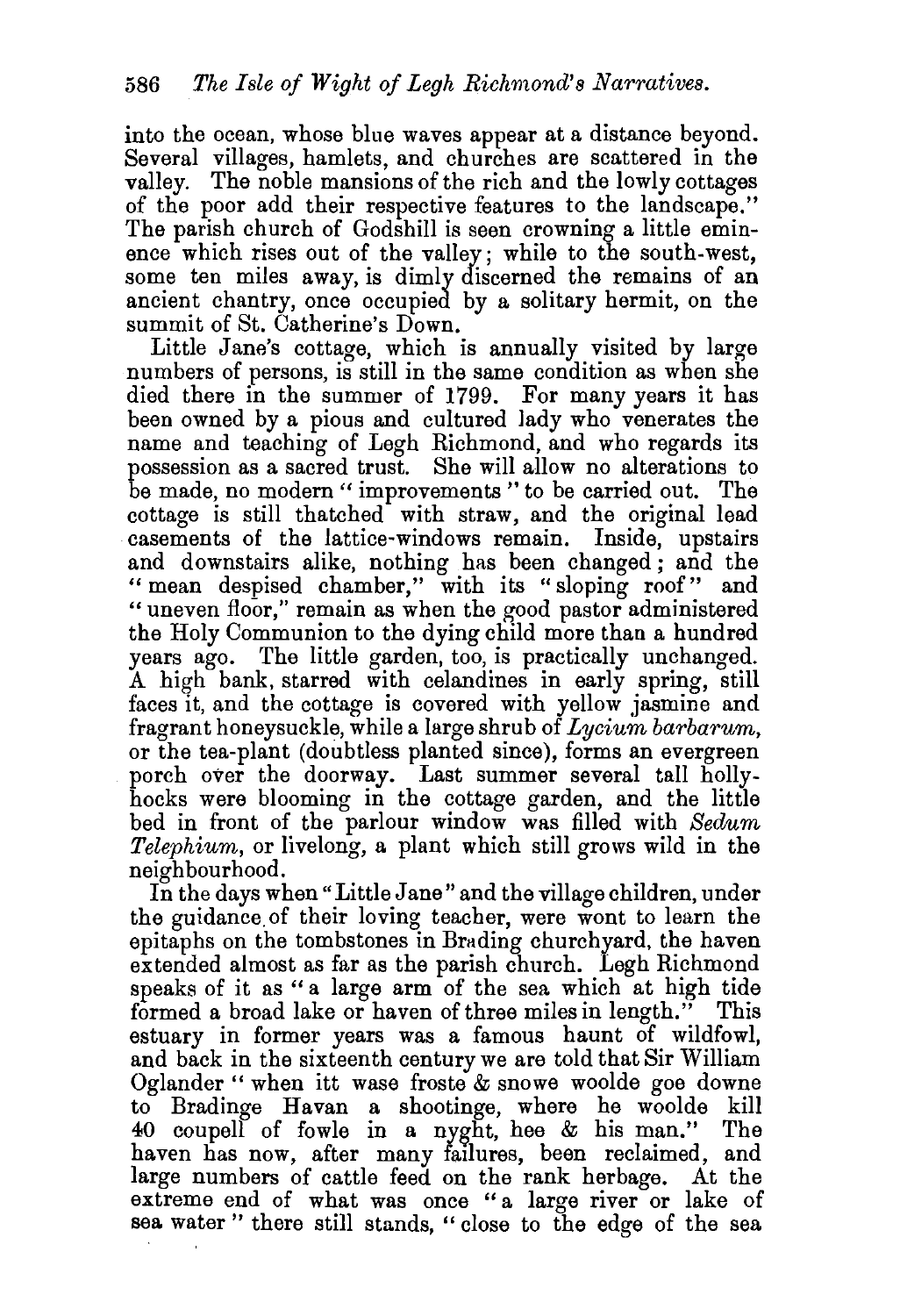itself, the remains of the tower of an ancient church, now preserved as a sea mark." This is the tower of the old parish church of St. Helen's, the nave of which has fallen a victim to the encroachment of the sea. It is to be regretted that Legh Richmond was not a scientific botanist, for the sandy spit of land on which the tower stands is remarkable for its wealth of wild flowers. Though not exceeding forty or fifty acres in extent, it is said to yield some two hundred and fifty species of British plants. Most of these the writer has himself identified. Perhaps the most beautiful and interesting is *Scilla autumnalis,* L., the autumnal squill, which in tens of thousands stars the sandy turf with its exquisite blue flowers every August and September. And, strange to say, this plant is nowhere else to be found in the county of Hampshire. But though there is nothing in his writings to show that Legh Richmond was acquainted with the rarer plants of the Island, yet he frequently alludes to the extraordinary number of wayside flowers. In one instance only, so far as we remember, does he mention an uncommon plant by name. In his description of the "stupendously lofty" Culver cliffs, he adds that their" whiteness was occasionally chequered with dark-green masses of samphire which grew there." It is interesting to note that when the writer visited the spot last summer one large mass of samphire was conspicuous against the white chalk about half-way up the " tremendous perpendicular cliff."

The cottage of "The Dairyman's Daughter"—perhaps the most popular of Legh Richmond's narratives-is still standing beside the highroad that runs between Apse Heath and the village of Arreton. It lies back a little from the road, and is approached, now as then, through " a neat little garden " full of old-fashioned flowers, though the "two large elm-trees " which formerly overshadowed it have disappeared. Since Legh Richmond's time the cottage has been roofed with slate and slightly enlarged, and this, unfortunately, has given it a somewhat modern appearance. But otherwise the fabric is but little changed. The gray stone walls are covered with ivy and other creepers, and " the branches of a vine " still trail above the parlour window. The interior of the cottage remains in almost the same condition as when the "good dairyman " lived there. The two corner cupboards occupy their old position in the parlour, and the door of the dairy with the original open lattice-work still swings on its ancient hinges. Upstairs, the room in which the daughter died, with the great brick chimney-stack standing out against the wall, is but slightly altered since the early summer of 1801. The present occupier of the cottage shows with pride a length of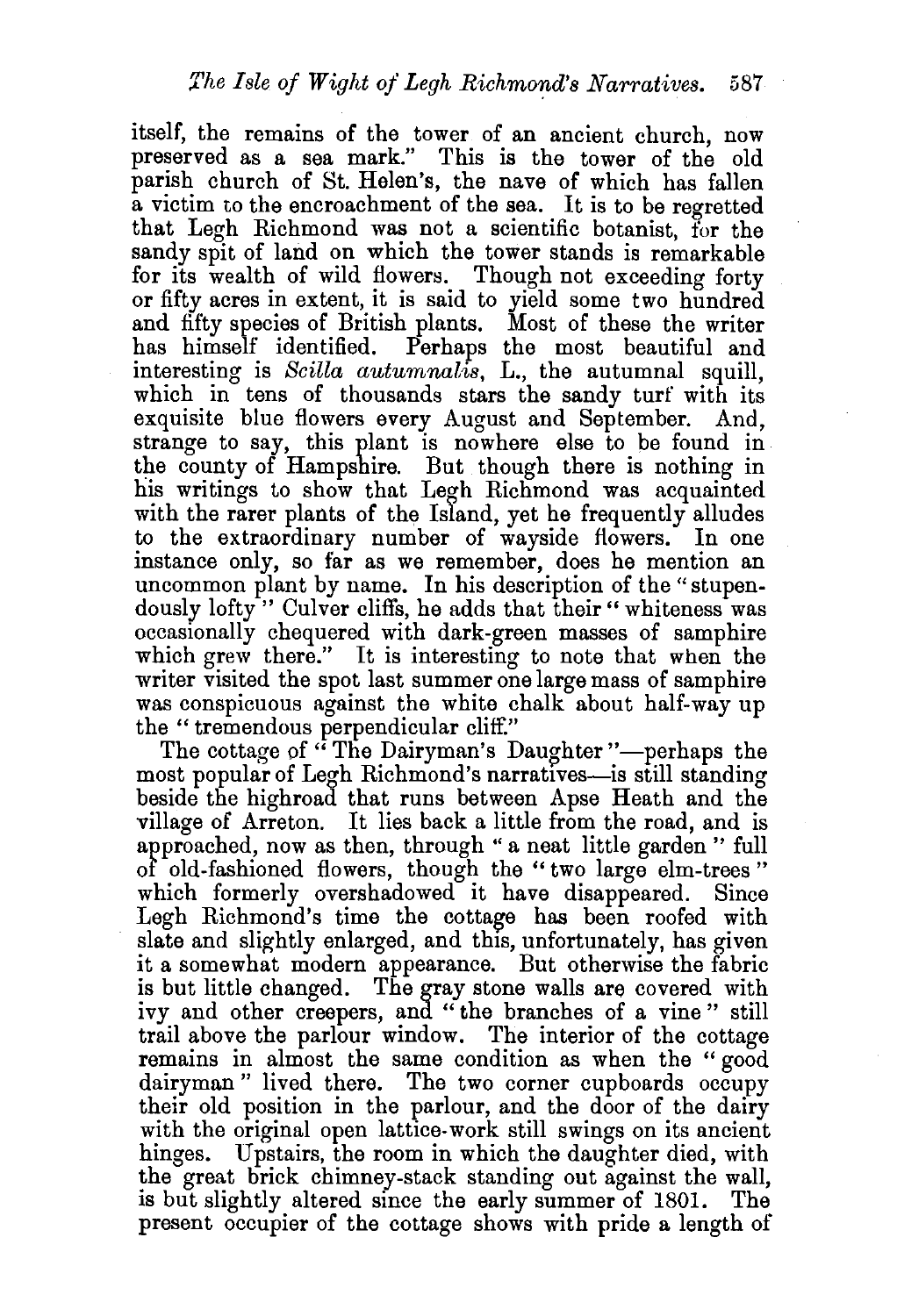iron chain which formerly belonged to old Wallbridge, and the original chimney-rack from which his bacon was suspended. Hard by the cottage a Wesleyan Methodist church, known as " The Dairyman's Daughter's Memorial Chapel," now stands, built-in part, at least-with the offerings of strangers, whose interest in Legh Richmond's story had led them to make a pilgrimage to the cottage. Numbers of persons still continue to visit the grave of the dairyman's daughter in Arreton churchyard, marked by a headstone bearing an epitaph of much simple beauty from the pen of her pious biographer. Legh Richmond himself officiated at her funeral, and as the procession filed into the church, he mentions that, looking upwards, he observed a dial-one of the few ancient sundials now remaining in the Isle of Wight -on the church wall, which brought to his mind the Psalmist's words," Our days on the earth are as a shadow, and there is none abiding."

Some two miles from the cottage there stood in Legh Richmond's time ''a large and venerable mansion, situated in a beautiful valley at the foot of a high hill." This was Knighton, the house where he first met Elizabeth Wallbridge, "the dairyman's daughter." It is much to be regretted that this fine old Jacobean manor-house, "the most considerable and beautiful of the ancient mansions of the Island," was pulled down in the year 1820. Standing on an elevated terrace beneath the south slope of Ashey Down, it occupied a position of great charm and beauty. Close by, in a wooded dell, on the margin of a pool of clear water, were to be seen the remains of a medieval chapel, dating back to the time of Edward III. The mansion possessed a massive square tower of great antiquity, and several rooms of considerable dimensions adorned with oak panelling and carved mantelpieces. In the long gallery beneath the roof there stood " a very large oaken chest, covered with rich niche-work and tracery, of the time, probably, of Henry IV., and possessing the original lock with tracery carved in iron." Nothing now remains of the ancient structure, save a few dilapidated outbuildings, and the massive piers of gray stone some fifteen feet in height which mark the entrance from the road. A portion, too, of the garden wall remains, with its ancient coping of red brick, on which last summer the beautiful ivy-leaved *Linaria*  was growing abundantly, with here and there a delicate wallfern, or a plant of the greater yellow celandine, or the ploughman's spikenard. The spot beside the pool where the chapel stood is now covered with the buildings of the Ryde Waterworks, and a farmyard occupies the site of the Jacobean mansion. One wonders what became of the ancient chest of